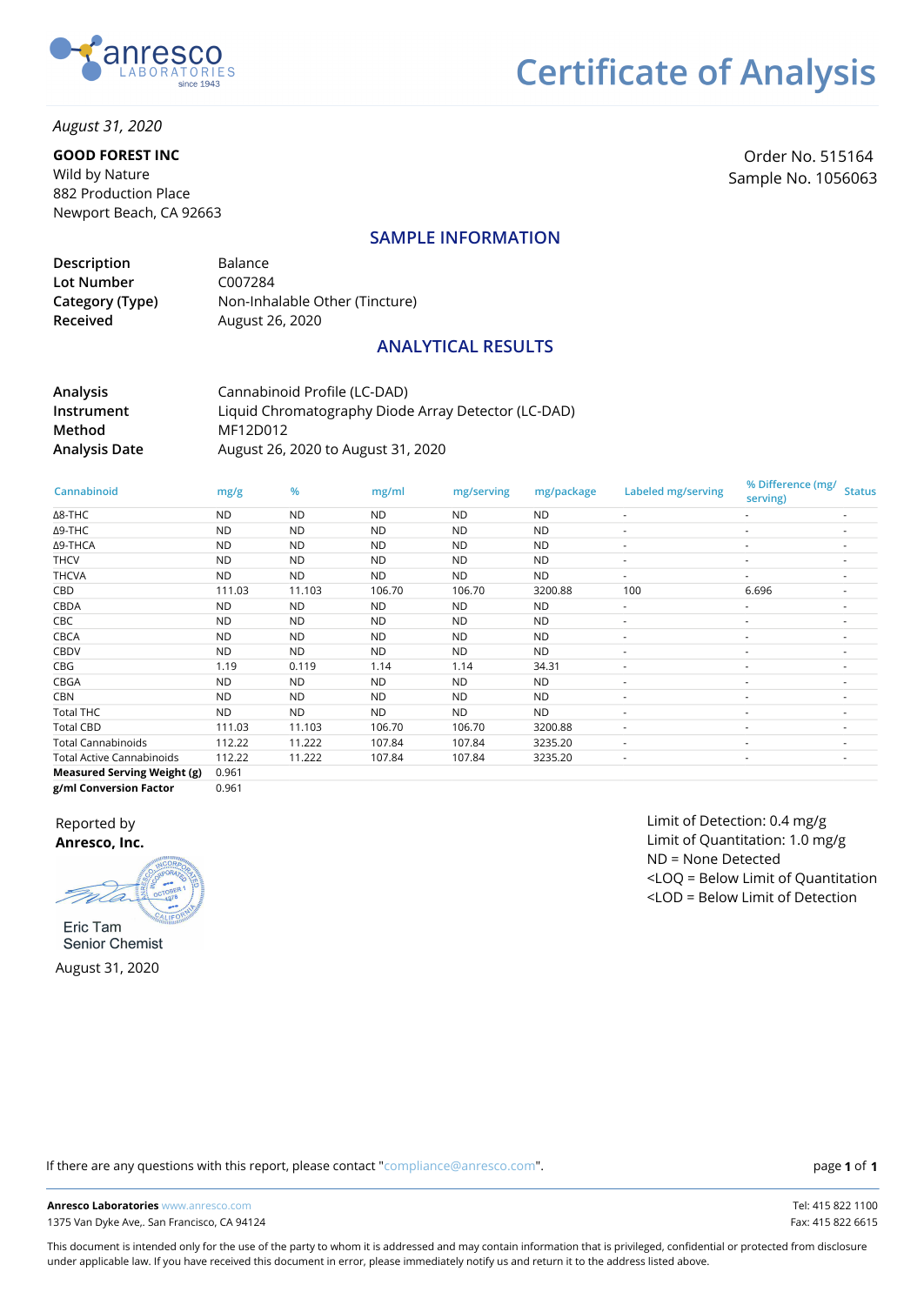

*August 31, 2020*

#### **GOOD FOREST INC**

Wild by Nature 882 Production Place Newport Beach, CA 92663

Order No. 515164 Sample No. 1056063

#### **SAMPLE INFORMATION**

| Description     | Balance                        |
|-----------------|--------------------------------|
| Lot Number      | C007284                        |
| Category (Type) | Non-Inhalable Other (Tincture) |
| Received        | August 26, 2020                |
|                 |                                |

### **ANALYTICAL RESULTS**

| Analysis      | Foreign Material <b>O</b> Pass     |
|---------------|------------------------------------|
| Method        | Visual                             |
| Analysis Date | August 26, 2020 to August 31, 2020 |

| Analyte                          | <b>Findings</b> | Limit    | <b>Status</b> |
|----------------------------------|-----------------|----------|---------------|
| Sand, Soils, Cinders, and Dirt 0 |                 | 25%      | Pass          |
| Mold                             |                 | 25%      | Pass          |
| Imbedded Foreign Material        |                 | 25%      | Pass          |
| Insect Fragment                  |                 | 1 per 3g | Pass          |
| Hair                             |                 | 1 per 3g | Pass          |
| Mammalian Excreta                |                 | I per 3g | Pass          |

**Comments** Weight examined 3.2g

ND = None Detected <LOQ = Below Limit of Quantitation <LOD = Below Limit of Detection

Reported by **Anresco, Inc.**

m Eric Tam

**Senior Chemist** August 31, 2020

If there are any questions with this report, please contact "compliance@anresco.com".

**1 1**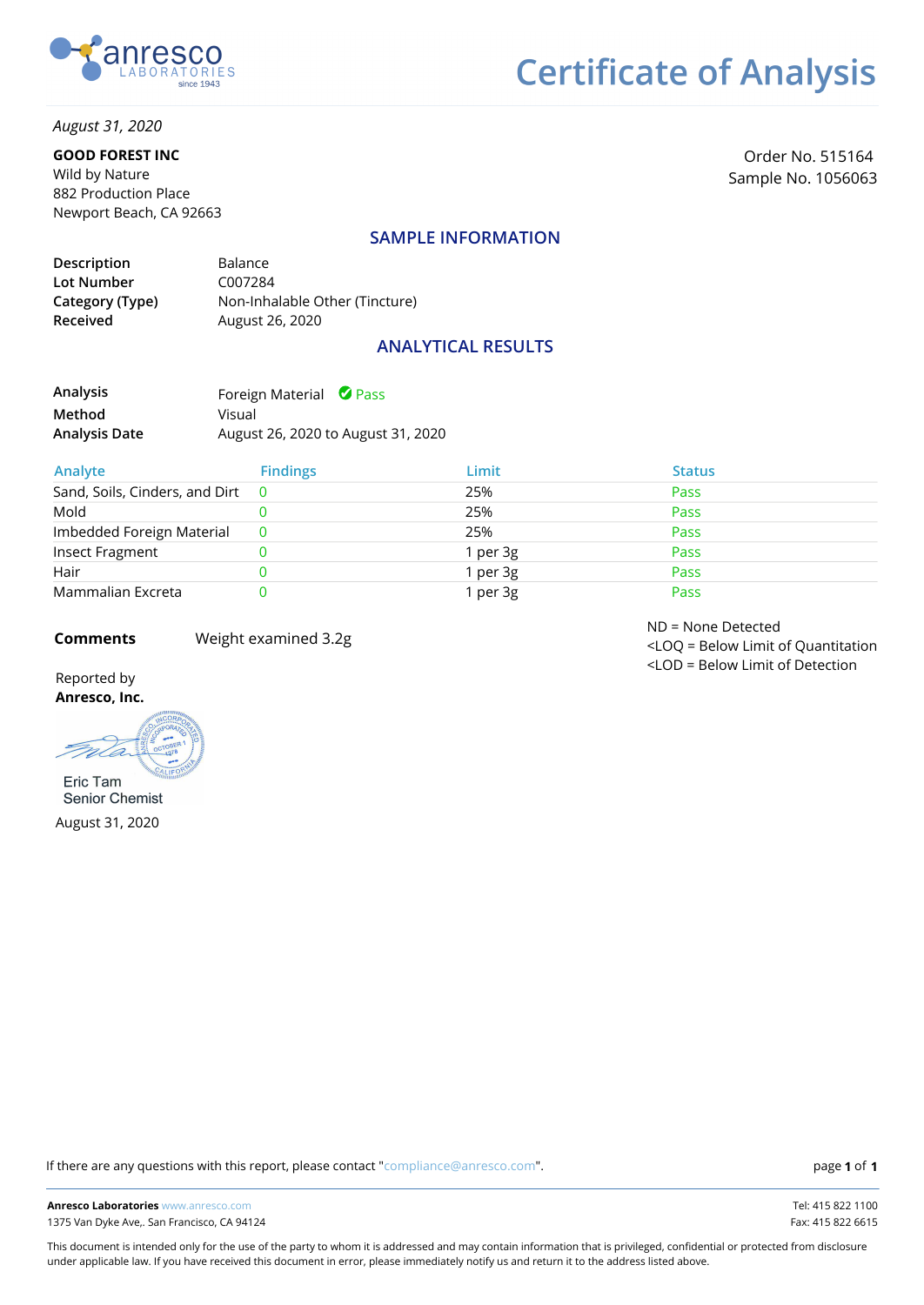

### *August 31, 2020*

#### **GOOD FOREST INC**

Wild by Nature 882 Production Place Newport Beach, CA 92663

Order No. 515164 Sample No. 1056063

### **SAMPLE INFORMATION**

| Description     | Balance          |
|-----------------|------------------|
| Lot Number      | C007284          |
| Category (Type) | Other (Tincture) |
| Received        | August 26, 2020  |
|                 |                  |

#### **ANALYTICAL RESULTS**

| <b>Analysis</b>      | Residual Solvent Screen <b>C</b> Pass        |
|----------------------|----------------------------------------------|
| <b>Instrument</b>    | Gas Chromatography Mass Spectrometry (GC/MS) |
| Method               | USP $OVI < 467$                              |
| <b>Analysis Date</b> | August 26, 2020 to August 31, 2020           |

| Analyte              | LOD / LOQ (µg/g) | Findings (µg/g) | Limit (µg/g) | <b>Status</b> |
|----------------------|------------------|-----------------|--------------|---------------|
| 1,2-Dichloroethane   | 0.10/1.00        | <b>ND</b>       | 1.0          | Pass          |
| Acetone              | 11/150           | <b>ND</b>       | 5000         | Pass          |
| Acetonitrile         | 1/12             | <b>ND</b>       | 410          | Pass          |
| Benzene              | 0.10/1.00        | <b>ND</b>       | 1.0          | Pass          |
| n-Butane             | 130/400          | <b>ND</b>       | 5000         | Pass          |
| Chloroform           | 0.10/1.00        | <b>ND</b>       | 1.0          | Pass          |
| Ethanol              | 13/200           | 2000            | 5000         | Pass          |
| <b>Ethyl Acetate</b> | 5/80             | $<$ LOQ         | 5000         | Pass          |
| Ethyl Ether          | 17/50            | <b>ND</b>       | 5000         | Pass          |
| Ethylene Oxide       | 0.50/1.00        | <b>ND</b>       | 1.0          | Pass          |
| n-Heptane            | 15/100           | <b>ND</b>       | 5000         | Pass          |
| n-Hexane             | 2/10             | <b>ND</b>       | 290          | Pass          |
| Isopropyl Alcohol    | 5/100            | $<$ LOQ         | 5000         | Pass          |
| Methanol             | 3/50             | <b>ND</b>       | 3000         | Pass          |
| Methylene Chloride   | 0.50/1.00        | <b>ND</b>       | 1.0          | Pass          |
| n-Pentane            | 26/150           | <b>ND</b>       | 5000         | Pass          |
| Propane              | 170/510          | <b>ND</b>       | 5000         | Pass          |
| Toluene              | 2/30             | <b>ND</b>       | 890          | Pass          |
| <b>Total Xylenes</b> | 5/90             | <b>ND</b>       | 2170         | Pass          |
| Trichloroethylene    | 0.10/1.00        | <b>ND</b>       | 1.0          | Pass          |

#### Reported by **Anresco, Inc.**

Innanch Jordean Vargas

Analyst

August 31, 2020

If there are any questions with this report, please contact "compliance@anresco.com".

**1 1**

**Anresco Laboratories** www.anresco.com Tel: 415 822 1100 1375 Van Dyke Ave,. San Francisco, CA 94124 Fax: 415 822 6615

This document is intended only for the use of the party to whom it is addressed and may contain information that is privileged, confidential or protected from disclosure under applicable law. If you have received this document in error, please immediately notify us and return it to the address listed above.

ND = None Detected <LOQ = Below Limit of Quantitation <LOD = Below Limit of Detection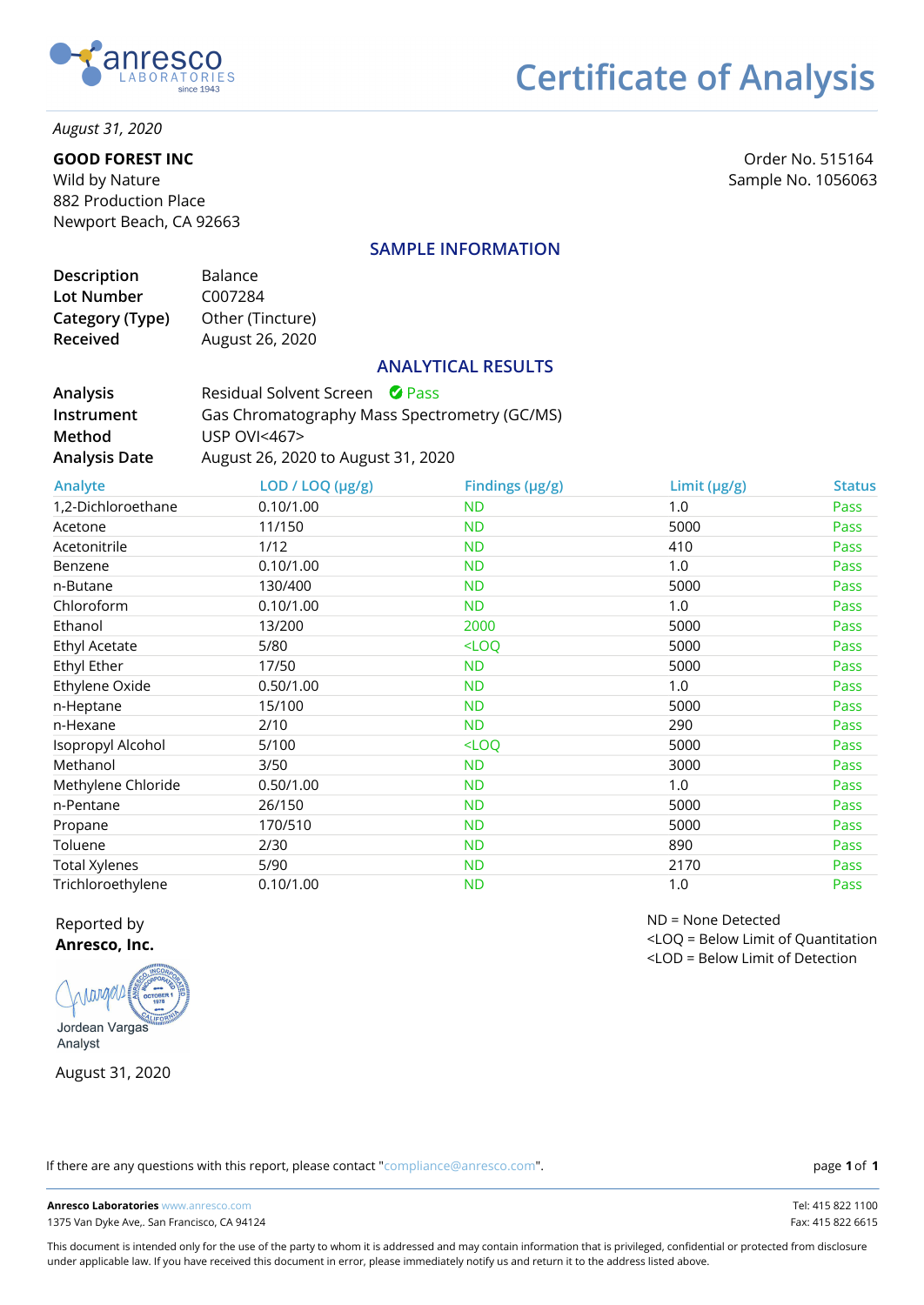

*August 31, 2020*

#### **GOOD FOREST INC**

Wild by Nature 882 Production Place Newport Beach, CA 92663

Order No. 515164 Sample No. 1056063

#### **SAMPLE INFORMATION**

| Description     | <b>Balance</b>                 |
|-----------------|--------------------------------|
| Lot Number      | C007284                        |
| Category (Type) | Non-Inhalable Other (Tincture) |
| <b>Received</b> | August 26, 2020                |

#### **ANALYTICAL RESULTS**

**Analysis Instrument Method Analysis Date** Pesticide Screen **O** Pass Liquid Chromatography Tandem Mass Spectrometry (LC-MS/MS) & Gas Chromatography Tandem Mass Spectrometry (GC-MS/MS) MF 21P030 August 26, 2020 to August 31, 2020

| Analyte             | LOD/LOQ (ppm) | <b>Findings (ppm)</b> | Limit (ppm) | <b>Status</b> |
|---------------------|---------------|-----------------------|-------------|---------------|
| Abamectin           | 0.04/0.10     | <b>ND</b>             | 0.3         | Pass          |
| Acephate            | 0.04/0.10     | <b>ND</b>             | 5.0         | Pass          |
| Acequinocyl         | 0.04/0.10     | <b>ND</b>             | 4.0         | Pass          |
| Acetamiprid         | 0.04/0.10     | <b>ND</b>             | 5.0         | Pass          |
| Aldicarb            | 0.04/0.10     | <b>ND</b>             | 0.04        | Pass          |
| Azoxystrobin        | 0.04/0.10     | <b>ND</b>             | 40.0        | Pass          |
| Bifenazate          | 0.04/0.10     | <b>ND</b>             | 5.0         | Pass          |
| Bifenthrin          | 0.20/0.50     | <b>ND</b>             | 0.5         | Pass          |
| <b>Boscalid</b>     | 0.04/0.10     | <b>ND</b>             | 10.0        | Pass          |
| Captan              | 0.25/0.70     | <b>ND</b>             | 5.0         | Pass          |
| Carbaryl            | 0.20/0.50     | <b>ND</b>             | 0.5         | Pass          |
| Carbofuran          | 0.04/0.10     | <b>ND</b>             | 0.04        | Pass          |
| Chlorantraniliprole | 0.04/0.10     | <b>ND</b>             | 40.0        | Pass          |
| Chlordane           | 0.04/0.10     | <b>ND</b>             | 0.04        | Pass          |
| Chlorfenapyr        | 0.04/0.10     | <b>ND</b>             | 0.04        | Pass          |
| Chlorpyrifos        | 0.04/0.10     | <b>ND</b>             | 0.04        | Pass          |
| Clofentezine        | 0.04/0.10     | <b>ND</b>             | 0.5         | Pass          |
| Coumaphos           | 0.04/0.10     | <b>ND</b>             | 0.04        | Pass          |
| Cyfluthrin          | 0.70/2.00     | <b>ND</b>             | 1.0         | Pass          |
| Cypermethrin        | 0.35/1.00     | <b>ND</b>             | 1.0         | Pass          |
| Daminozide          | 0.04/0.10     | <b>ND</b>             | 0.04        | Pass          |
| DDVP (Dichlorvous)  | 0.04/0.10     | <b>ND</b>             | 0.04        | Pass          |
| Diazinon            | 0.04/0.10     | <b>ND</b>             | 0.2         | Pass          |
| Dimethoate          | 0.04/0.10     | <b>ND</b>             | 0.04        | Pass          |
| Dimethomorph        | 0.04/0.10     | <b>ND</b>             | 20.0        | Pass          |
| Ethoprop(hos)       | 0.04/0.10     | <b>ND</b>             | 0.04        | Pass          |
| Etofenprox          | 0.04/0.10     | <b>ND</b>             | 0.04        | Pass          |
| Etoxazole           | 0.04/0.10     | <b>ND</b>             | 1.5         | Pass          |
| Fenhexamid          | 0.04/0.10     | <b>ND</b>             | 10.0        | Pass          |
| Fenoxycarb          | 0.04/0.10     | <b>ND</b>             | 0.04        | Pass          |
| Fenpyroximate       | 0.04/0.10     | <b>ND</b>             | 2.0         | Pass          |

If there are any questions with this report, please contact "compliance@anresco.com".

**1 2**

**Anresco Laboratories** www.anresco.com Tel: 415 822 1100 1375 Van Dyke Ave,. San Francisco, CA 94124 Fax: 415 822 6615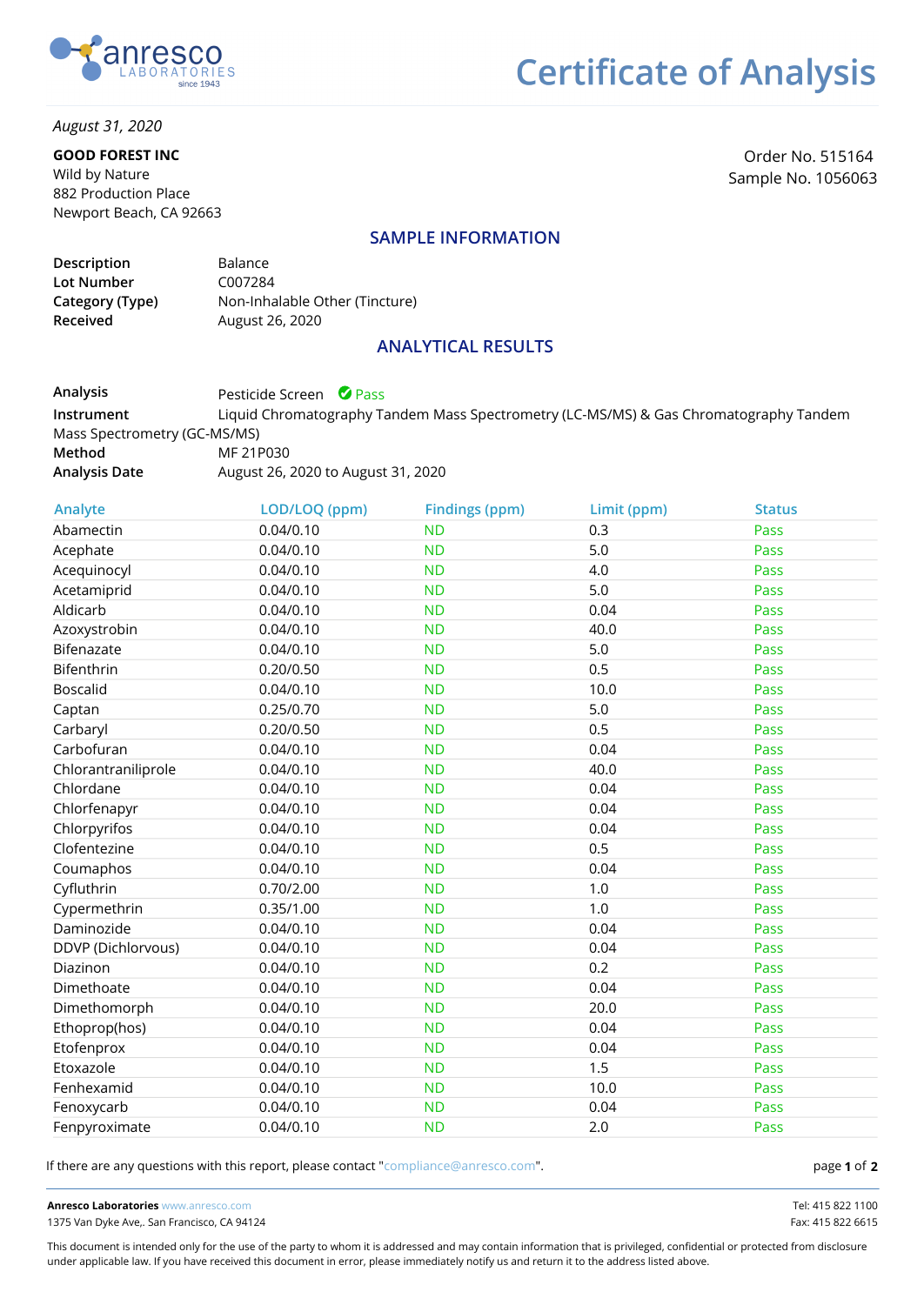

| Analyte                 | LOD/LOQ (ppm) | <b>Findings (ppm)</b> | Limit (ppm) | <b>Status</b> |
|-------------------------|---------------|-----------------------|-------------|---------------|
| Fipronil                | 0.04/0.10     | <b>ND</b>             | 0.04        | Pass          |
| Flonicamid              | 0.04/0.10     | <b>ND</b>             | 2.0         | Pass          |
| Fludioxanil             | 0.04/0.10     | <b>ND</b>             | 30.0        | Pass          |
| Hexythiazox             | 0.04/0.10     | <b>ND</b>             | 2.0         | Pass          |
| Imazalil                | 0.04/0.10     | <b>ND</b>             | 0.04        | Pass          |
| Imidacloprid            | 0.04/0.10     | <b>ND</b>             | 3.0         | Pass          |
| Kresoxim Methyl         | 0.04/0.10     | <b>ND</b>             | 1.0         | Pass          |
| Malathion               | 0.20/0.50     | <b>ND</b>             | 5.0         | Pass          |
| Metalaxyl               | 0.04/0.10     | <b>ND</b>             | 15.0        | Pass          |
| Methiocarb              | 0.04/0.10     | <b>ND</b>             | 0.04        | Pass          |
| Methomyl                | 0.04/0.10     | <b>ND</b>             | 0.1         | Pass          |
| Methyl parathion        | 0.04/0.10     | <b>ND</b>             | 0.04        | Pass          |
| Mevinphos               | 0.04/0.10     | <b>ND</b>             | 0.04        | Pass          |
| Myclobutanil            | 0.04/0.10     | <b>ND</b>             | 9.0         | Pass          |
| Naled                   | 0.04/0.10     | <b>ND</b>             | 0.5         | Pass          |
| Oxamyl                  | 0.20/0.50     | <b>ND</b>             | 0.2         | Pass          |
| Paclobutrazol           | 0.04/0.10     | <b>ND</b>             | 0.04        | Pass          |
| Pentachloronitrobenzene | 0.04/0.10     | <b>ND</b>             | 0.2         | Pass          |
| Permethrins             | 0.20/0.50     | <b>ND</b>             | 20.0        | Pass          |
| Phosmet                 | 0.04/0.10     | <b>ND</b>             | 0.2         | Pass          |
| Piperonyl Butoxide      | 0.04/0.10     | <b>ND</b>             | 8.0         | Pass          |
| Prallethrin             | 0.04/0.10     | <b>ND</b>             | 0.4         | Pass          |
| Propiconazole           | 0.04/0.10     | <b>ND</b>             | 20.0        | Pass          |
| Propoxur                | 0.04/0.10     | <b>ND</b>             | 0.04        | Pass          |
| Pyrethrins              | 0.20/0.50     | <b>ND</b>             | 1.0         | Pass          |
| Pyridaben               | 0.04/0.10     | <b>ND</b>             | 3.0         | Pass          |
| Spinetoram              | 0.04/0.10     | <b>ND</b>             | 3.0         | Pass          |
| Spinosad                | 0.04/0.10     | <b>ND</b>             | 3.0         | Pass          |
| Spiromesifen            | 0.04/0.10     | <b>ND</b>             | 12.0        | Pass          |
| Spirotetramat           | 0.04/0.10     | <b>ND</b>             | 13.0        | Pass          |
| Spiroxamine             | 0.04/0.10     | <b>ND</b>             | 0.04        | Pass          |
| Tebuconazole            | 0.04/0.10     | <b>ND</b>             | 2.0         | Pass          |
| Thiaclorprid            | 0.04/0.10     | <b>ND</b>             | 0.04        | Pass          |
| Thiamethoxam            | 0.35/1.00     | <b>ND</b>             | 4.5         | Pass          |
| Trifloxystrobin         | 0.04/0.10     | <b>ND</b>             | 30.0        | Pass          |

Reported by **Anresco, Inc.**

m Eric Tam

Senior Chemist August 31, 2020

ND = None Detected <LOQ = Below Limit of Quantitation <LOD = Below Limit of Detection

If there are any questions with this report, please contact "compliance@anresco.com".

**Anresco Laboratories** www.anresco.com Tel: 415 822 1100 1375 Van Dyke Ave,. San Francisco, CA 94124 Fax: 415 822 6615

This document is intended only for the use of the party to whom it is addressed and may contain information that is privileged, confidential or protected from disclosure under applicable law. If you have received this document in error, please immediately notify us and return it to the address listed above.

**2 2**